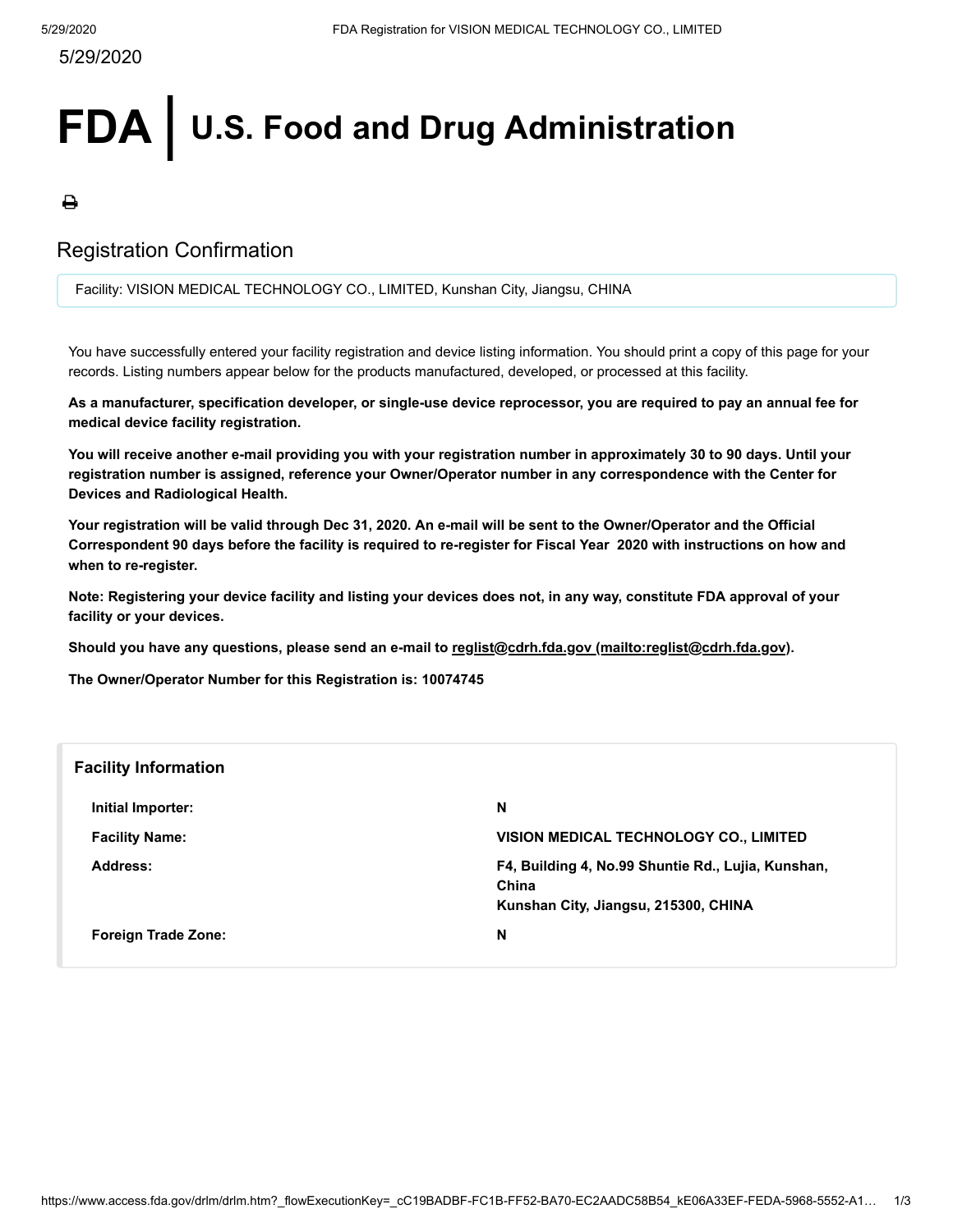| 10074745                                                                                             |
|------------------------------------------------------------------------------------------------------|
| <b>Jeff Zhang</b>                                                                                    |
| <b>VISION MEDICAL TECHNOLOGY CO., LIMITED</b>                                                        |
| F4, Building 4, No.99 Shuntie Rd., Lujia, Kunshan, Chin<br>a<br>Kunshan City, JIANGSU, 215300, CHINA |
| 086 - 949 - 9817497                                                                                  |
| $\blacksquare$                                                                                       |
| info@visionmedtech.com                                                                               |
|                                                                                                      |

| <b>Official Correspondent Information</b> |                                                |  |  |
|-------------------------------------------|------------------------------------------------|--|--|
| <b>Contact Name:</b>                      | David Lennarz                                  |  |  |
| Company:                                  | <b>Registrar Corp</b>                          |  |  |
| Address:                                  | 144 Research Drive<br>Hampton, VIRGINIA, 23666 |  |  |

**Hampton, VIRGINIA, 23666, UNITED STATES Telephone: 1 - 757 - 2240177 Fax: 1 - 757 - 2240179 E-mail: david.lennarz@registrarcorp.com DUNS Number: 139242874**

### **United States Agent Information**

| <b>Contact Name:</b>  | David Lennarz                                                 |
|-----------------------|---------------------------------------------------------------|
| <b>Contact Title:</b> | Mr                                                            |
| <b>Business Name:</b> | <b>Registrar Corp</b>                                         |
| Address:              | 144 Research Drive<br>Hampton, Virginia, 23666, UNITED STATES |
| Phone:                | 757 - 2240177                                                 |
| Fax:                  | 757-2240179                                                   |
| <b>DUNS Number:</b>   | 139242874                                                     |
| E-mail:               | david.lennarz@registrarcorp.com                               |